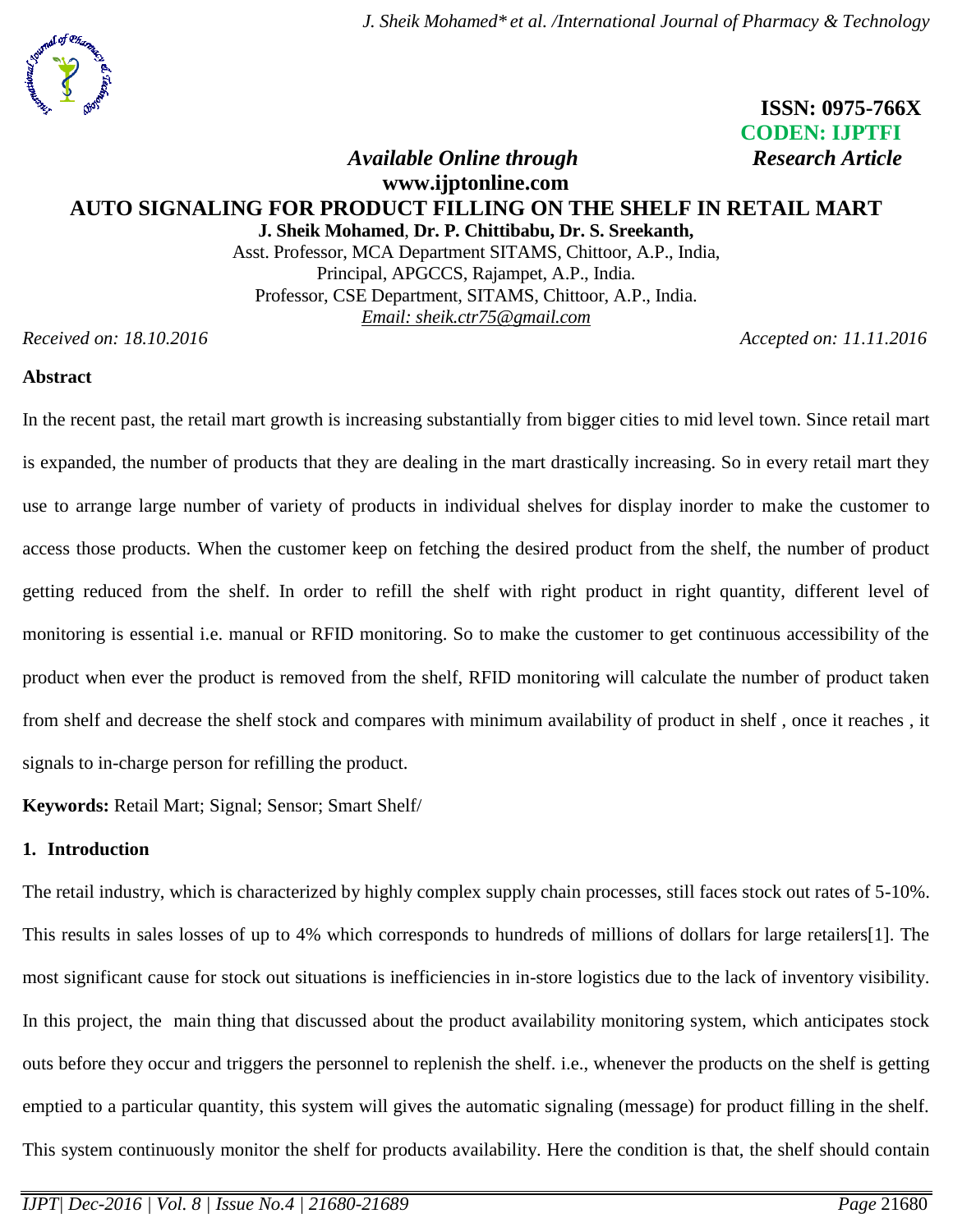*J. Sheik Mohamed\* et al. /International Journal of Pharmacy & Technology* right quantity of products that are arranged in a proper order. Whenever the customer is taking the products from the shelf, it will identify and calculate the remaining products in the shelf and compare that products to the given condition i.e., minimum number of product (threshold). If the products in the shelf are equal to the minimum number of products, just it gives a signal (message) to the particular incharge of that floor. Also it will give the shelf number and number of products available in the shelf. In-stores, practices such as stock-taking are still carried out manually. Employees visually inspect retail shelves and take written notes on ordering quantities, which are later entered into an electronic ordering system. However, performing manual inspection is both, slow and expensive; and the process is highly susceptible to human error<sup>[2]</sup>. An Automatic monitoring system that seamlessly updates the stocks on a retail shelf and informs the personnel before an out of stock (OOS) situation occurs, allows considerably reducing the time span for replenishment. However, due to very small margins in the consumer goods industry, tag costs would devour a significant portion of the sales returns and therefore, a high market penetration of RFID item-level tagging is not to be expected within the near future [3].

#### **1.1 What is Smart Shelf System ?**

Quality and timely information is essential to combating merchandise availability problems. NeWave has made major technology advancement with the use of unique Wave™ Antenna, which provides retailers the ability to continuously monitor for merchandise availability at the shelf level. In simple terms, when an item leaves the shelf, "Smart Shelf" sees it even when it is not tagged. Based on criteria set by the retailer for low inventory limits, the "Smart Shelf" software signals an alert that can be sent to store managers, local and regional loss prevention personnel, and/or law enforcement as well as trigger an audio alarm message and a video capture alert within the store. This is making it easy to get real time in or out of stock shelf information available any time to any authorized person or group[4].Retailers are used to semi-passive deterrents. They are notified when their merchandise leaves the store or shows up in the local flea market. "The Smart Shelf" provides information on shelf item movement in seconds much like a motion detector for shelf merchandise. The "Smart Shelf" is an active deterrent against organized retail crime and out of stock shelf conditions. "Smart Shelf" provides item level movement history and reports. One can know what products are in stock when they are put on the shelf and when they were removed instantly or historically. This system uniquely removed the requirement to label each product with an RFID label costing  $15 \sim 25$  cents or more per item, as well as eliminating the significant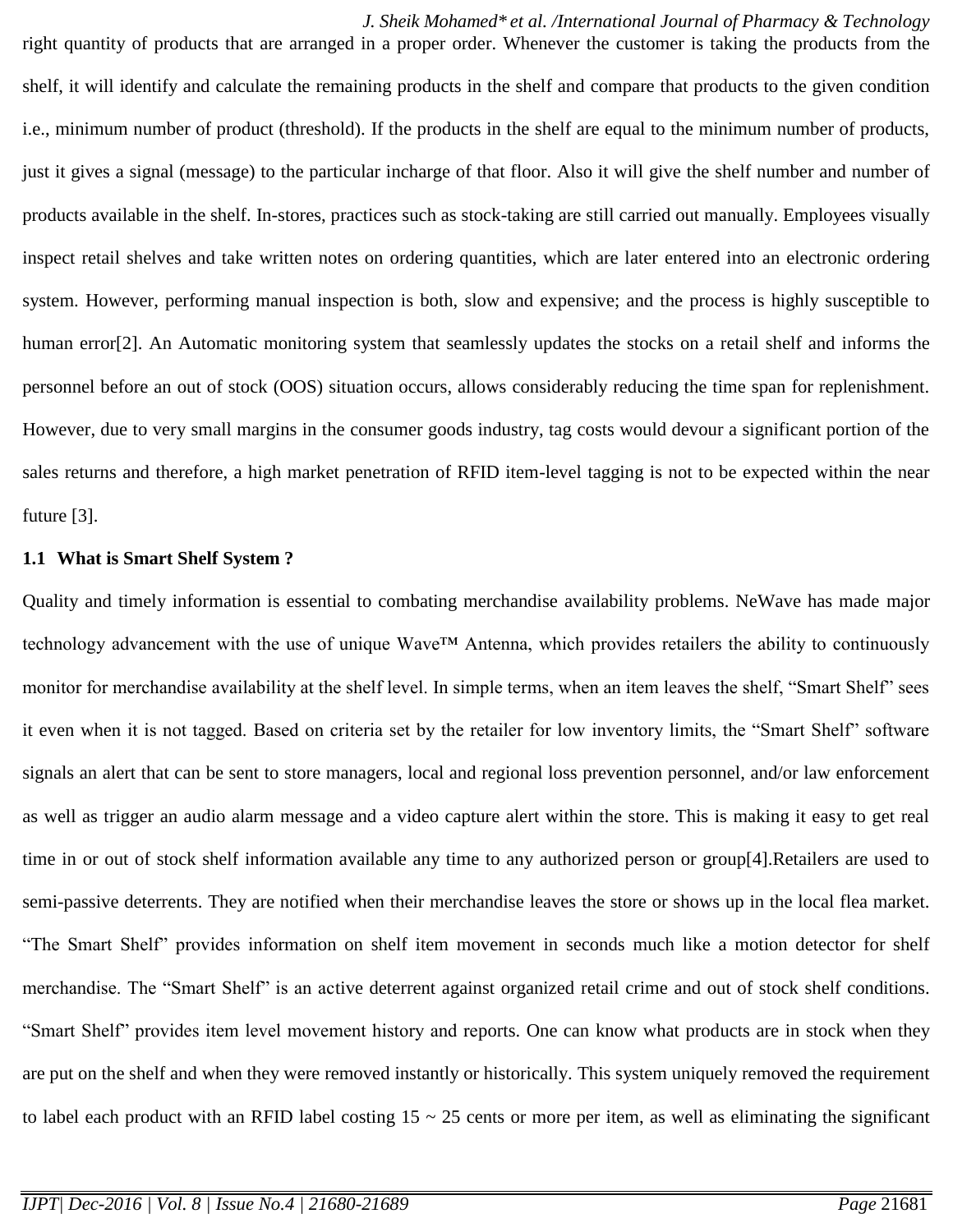*J. Sheik Mohamed\* et al. /International Journal of Pharmacy & Technology* labor cost to tag all the merchandise. A retailer can target their most vulnerable product categories and see a very fast and highly attractive ROI not to mention the improvement in customer satisfaction.

### **1.2 About NeWave**

NeWave Sensor Solutions is a leading provider of optimized solutions for today's most challenging item-level Radio Frequency Identification (RFID) problems. The company develops an open RFID technology platform based on the patent-pending Wave™ antenna that sets a new standard for Accuracy, Versatility and Efficiency[4].

NeWave's core technology was developed by the world-class ElectroScience Laboratory (ESL) of The Ohio State University, a pioneer in RF research and development, and is produced in partnership with Wistron NeWeb (WNC), the Taiwan-based global leader in antenna manufacturing. The company's management team leverages a strong heritage in the RFID and retail industries for its mission of applying optimized solutions to today's greatest RFID challenges.

#### **1.3 A Brief NeWave History**

NeWave Sensor Solutions was born out of years of research conducted at The Ohio State University's Electro Science Laboratory (ESL). The ESL is a major "Center-of-Excellence" within The Ohio State University Department of Electrical and Computer Engineering and is one of the largest Radio Frequency (RF) research laboratories in the world In fact, much of the original radio frequency research was completed by ESL for the benefit of the U.S. Department of Defense (DOD), which includes the creation of the Stealth systems. Dr. Den Burnside, the CTO of NeWave was a principle in developing the commercial application wireless research as an OSU Professor and the Director of the ESL. This experience has resulted in a unique RF understanding and revolutionary patent pending RF products that can advance RFID applications to the next level. NeWave and the ESL continue to corroborate on future RFID projects and development.

#### **2. Existing Scenario**

Retail Mart concerns for shopping various food stuffs, household, electronic gadgets, home appliances, fresh vegetables, home care and baby care products and others. The Mart helps us to shop all kinds of accessories under a single roof. Generally, the Retail mart consists of many number of floors. Each floor consists of different types of products and each product will kept in different shelves. Customers can access the products from the shelf. Whenever the products are taken from the shelf by customer, the stock in the shelf decreases and it would get emptied at one time. Before shelf get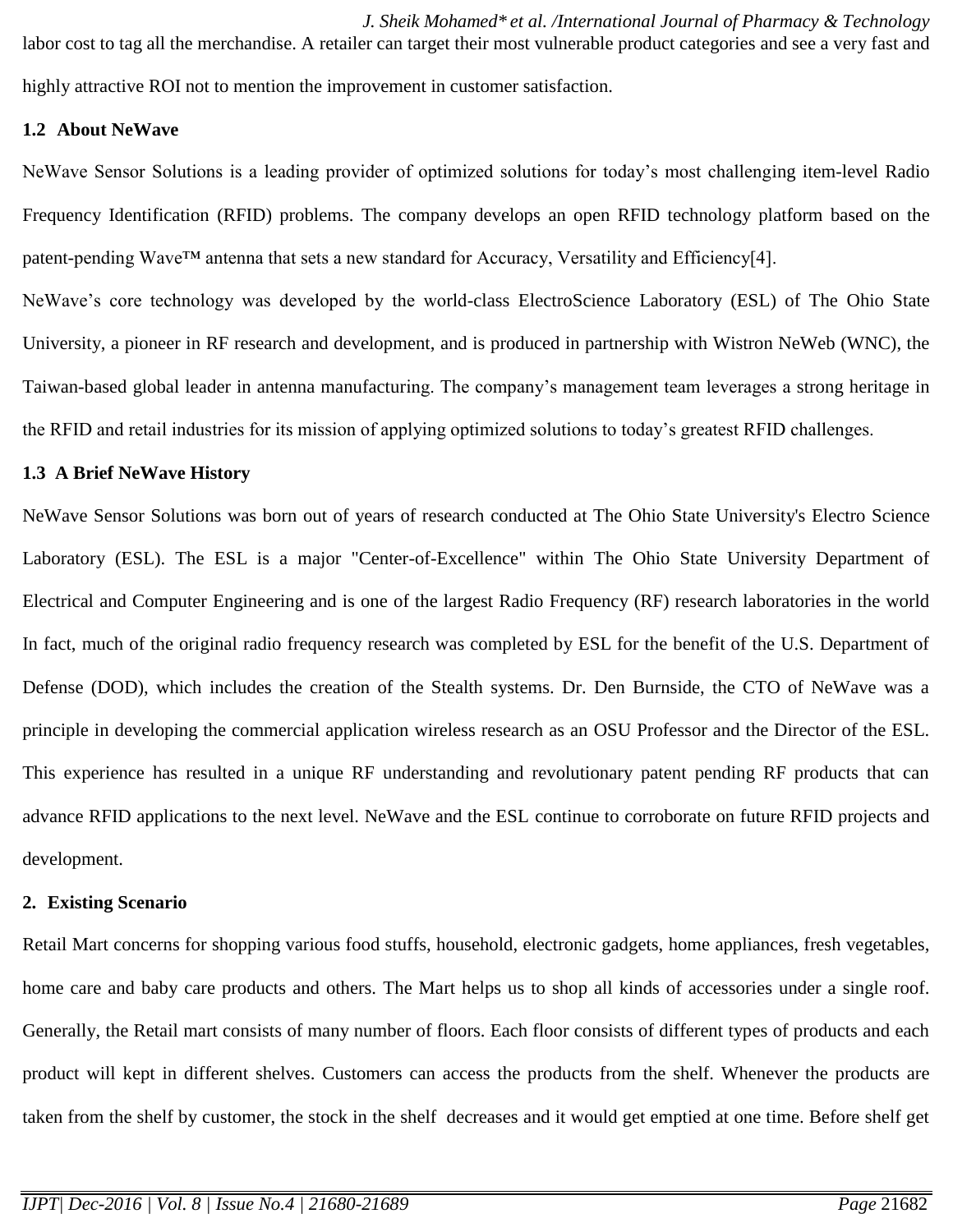*J. Sheik Mohamed\* et al. /International Journal of Pharmacy & Technology* emptied, the product availability has to be monitored by the in-charge person manually. As we have seen in the retail mart that they deal with some hundreds of product in same roof, so these products are segregated in hundreds of shelf in different floor. Monitoring all at once by in-charge person leads to few complexities such as customer dissatisfaction of product unavailability in the shelves in particular time and sales loss even though the product available in the warehouse.

### **2.1 DEMERITS**

The existing scenario has forthcoming drawbacks. They are,

- $\checkmark$  Manual monitoring of all the shelves leads to time consuming.
- $\checkmark$  It leads to miss certain shelves where products are not available in the shelves.
- $\checkmark$  It increases the labor cost.
- $\checkmark$  It leads to customer dissatisfaction

### **3. Proposed Thought**

Inorder to overcome the drawbacks of existing scenario, virtual sensor based shelves monitoring systems are simulated, It identify the product fetch by customer from the shelf with shelf number and it calculates the remaining number of product in the shelf. If the number of products reaches to minimum level, then it will give the signal to the administrator to fill the particular product in the particular shelf. The minimum level is calculated based on the product movement in the specified period. If the sales increase for particular product in the particular shelf, then the minimum level will be increase with the level of maximum threshold fixed for filling the products in the specified shelf and vice versa. It also includes the process of monitoring sales information and overall stock updations for each product.

## **4. Proposed Architecture**



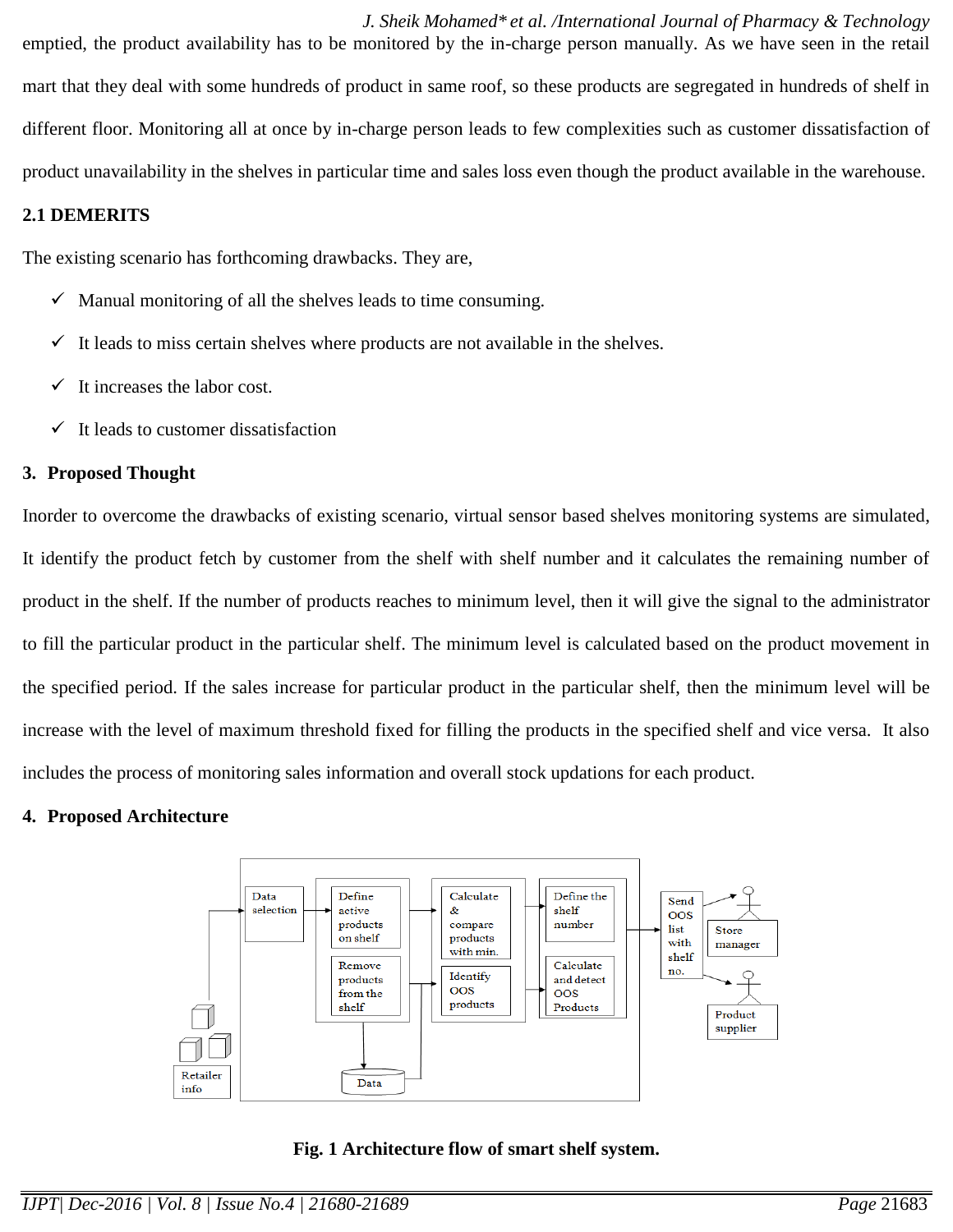### **5. Simulated Implementation**



**Fig. 2 Home page.**

It consists of two functionalities such as customer and administrator functionalities. The customer functionality indicates the virtual sensor monitoring of product access from the shelf by customer. The administrator functionality indicates the passing information to fill the right product in the right shelf after getting information from virtual sensor and stock monitoring in the warehouse.



**Fig 3 Automatic Signal Operations.**

The customer login meant for authorized customer entry in which customer can access the product from various virtual smart shelf in retail mart. But in real scenario, every shelf in the mart is attached with sensor by which the customer can access the product directly. The administrator can also understand that who are all customer entered in to the mart based on login entry for virtual product access as well as the sales of various products in the mart

The "About Sensor" button gives the details of the sensor which is used in the system. In the real scenario, the "NEWAVE SENSORS" can be used for monitoring every shelf. But here virtual sensor monitoring is adapted.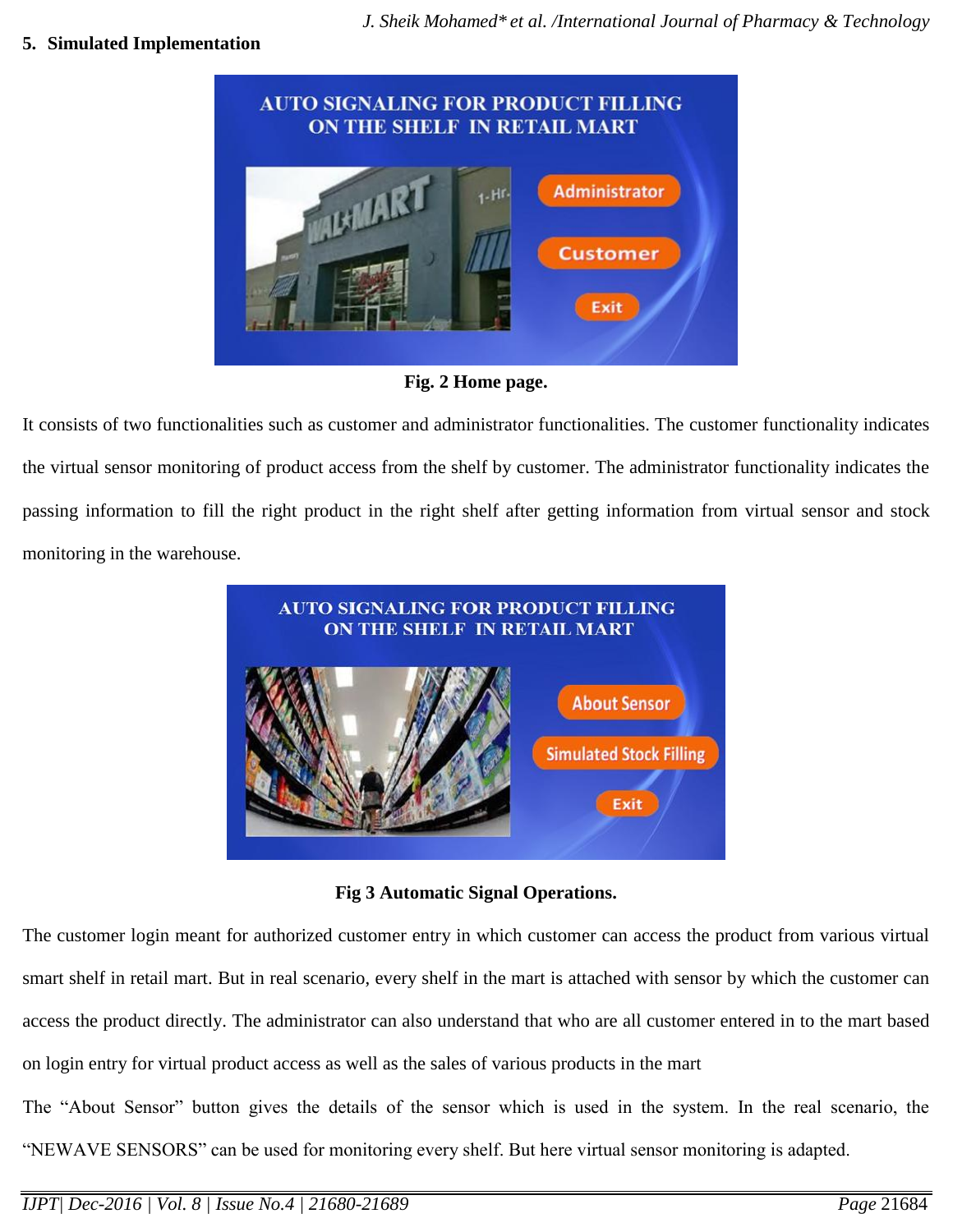*J. Sheik Mohamed\* et al. /International Journal of Pharmacy & Technology* The "simulated stock filling" button is used to set virtual sensor attached shelf with specific product for customer accessing and also initiates the monitoring process for stock availability of the shelf and further automatically sends signal to administrator whenever number of products in the shelf reaches to minimum level.



**Fig. 4 Smart shelves with product fill.**

The smart shelves consists of six shelves with different products like axe, boost, masala, jam, surf excel and hair oil. These are arranged in the shelf in a particular order. The shelf consists of limited number of products. The first shelf consists of axe with maximum of 10 products. In the real scenario, the shelves may consists of some hundreds of products but here it is limited to few number of products. Similarly every product in the each shelf is considered in the same way. The authorized administrator maintains the various customer authentication and to monitor the product movement based on customer access and to monitor the automatic signal information for product filling in the shelf for various product in the mart.



**Fig. 5 Administrator Role.**

The administrator has the following functional roles such as stock monitoring, stock level calculation, sales information report generation and maintain the stock filling details.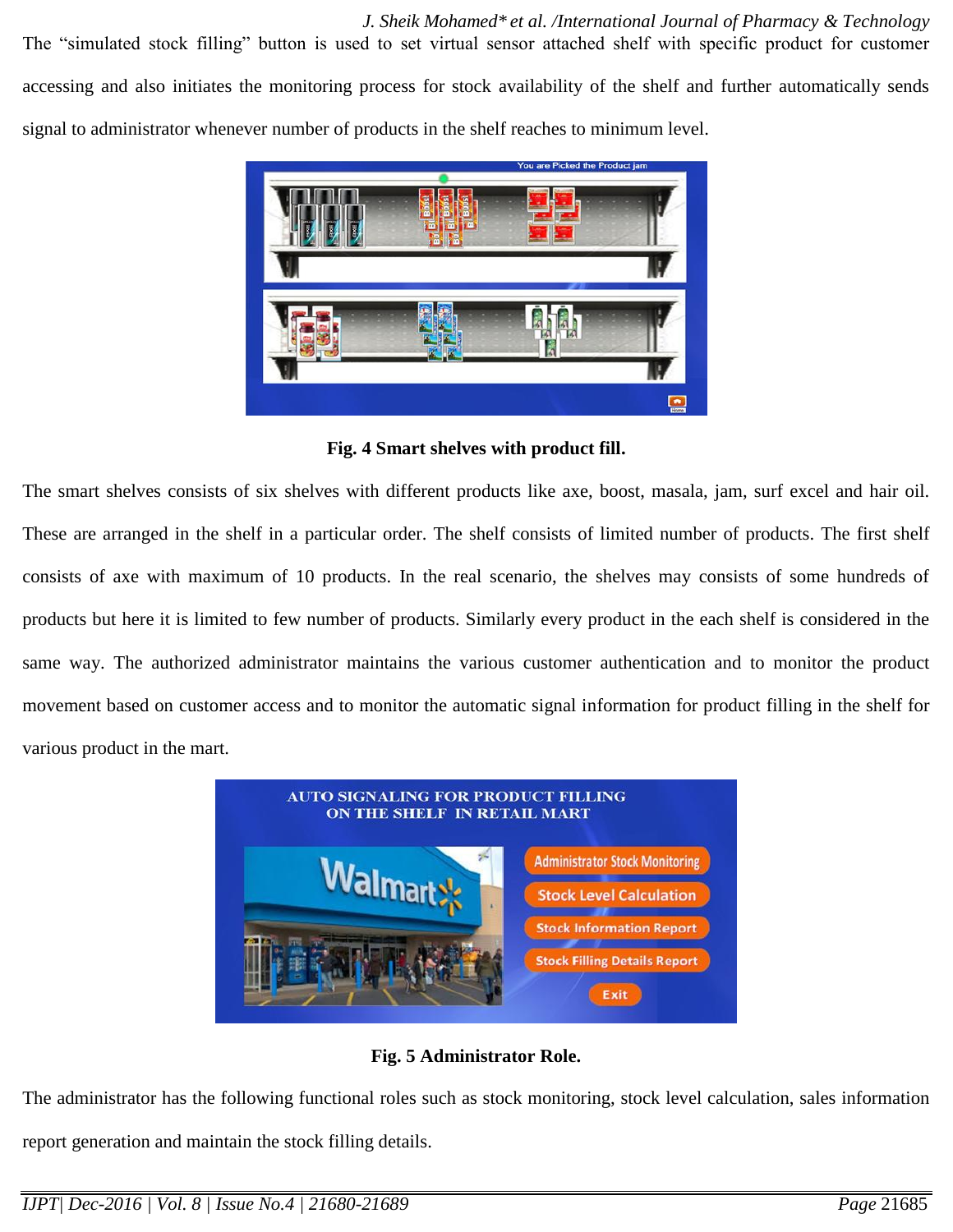| P101<br>s<br>2<br>s1<br>10<br>axe<br>15<br>P102<br>8<br>$\overline{\mathbf{c}}$<br>s2<br>$\overline{2}$<br>boost<br>15<br>P103<br>3<br>6<br>s3<br>4<br>masala<br>P104<br>10<br>3<br>s4<br>4<br>iam<br>3<br>5<br>P105<br>6<br>15<br>s5<br>surfexel<br>3<br>15<br>6<br>5<br>s6<br>P106<br>hairoil<br>л | ID | pid | iname | dy | slevel | shell_num | max_dty |  |
|------------------------------------------------------------------------------------------------------------------------------------------------------------------------------------------------------------------------------------------------------------------------------------------------------|----|-----|-------|----|--------|-----------|---------|--|
|                                                                                                                                                                                                                                                                                                      |    |     |       |    |        |           |         |  |
|                                                                                                                                                                                                                                                                                                      |    |     |       |    |        |           |         |  |
|                                                                                                                                                                                                                                                                                                      |    |     |       |    |        |           |         |  |
|                                                                                                                                                                                                                                                                                                      |    |     |       |    |        |           |         |  |
|                                                                                                                                                                                                                                                                                                      |    |     |       |    |        |           |         |  |
|                                                                                                                                                                                                                                                                                                      |    |     |       |    |        |           |         |  |
|                                                                                                                                                                                                                                                                                                      |    |     |       |    |        |           |         |  |
|                                                                                                                                                                                                                                                                                                      |    |     |       |    |        |           |         |  |

### **Fig. 6 Product movement monitoring.**

When ever the customer fetches the particular product from particular shelf, it reduces the number of product from the existing number of product availability in the virtual shelf which reflects the overall product movement in the mart.

The "stock level calculations "fetches the frequency of every product movement in previous month or current month for calculation and accordingly it keep up the minimum of product availability in the virtual shelf, so that whenever the product moved from the virtual shelf according to calculated threshold value, it matches and pass the signal with shelf number and product name to refill the shelf.

| pid              | iname.       | edate     | ealed          |               |                  |                                |                |             |
|------------------|--------------|-----------|----------------|---------------|------------------|--------------------------------|----------------|-------------|
| P <sub>101</sub> | zoon         | 6/20/2014 | $\overline{2}$ |               |                  | <b>STOCK LEVEL CALCULATION</b> |                |             |
| P101             | axe          | 6/21/2014 | Ŧ.             |               |                  |                                |                |             |
| P <sub>101</sub> | axe          | 6/23/2014 | 1              |               | pid              | iname                          | slevel         |             |
| P101             | axe          | 6/24/2014 | 1              | ٠             | P101             | <b>axe</b>                     | Þ              |             |
| P101             | zone         | 6/25/2014 | ١.             |               | P102             | boost                          | $\overline{c}$ |             |
| P101             | zone         | 6/26/2014 | 5              |               | P103             | masala                         | A              |             |
| P101             | axe          | 6/27/2014 | ٠.             |               | P104             | jam                            | з              |             |
| P <sub>101</sub> | axe          | 6/28/2014 | $\overline{2}$ |               | P105             | surfexel                       | з              |             |
| P101             | axe          | 6/29/2014 | $\Delta$       |               | P106             | harol                          | Þ              |             |
| P101             | zxe          | 6/30/2014 | 5              | $\ddot{\ast}$ |                  | m.                             |                |             |
| P101             | <b>zoon</b>  | 7/7/2014  | 10             |               |                  |                                |                |             |
| P101             | <b>ZOOR</b>  | 7/15/2014 |                |               |                  |                                |                |             |
| P102             | Boost        | 6/1/2014  | 1              |               |                  |                                |                |             |
| P102             | Boost        | 6/2/2014  | 1              |               |                  |                                |                |             |
| P102             | Bonst        | 6/3/2014  | $\overline{2}$ |               | <b>Calculate</b> |                                |                | <b>HOME</b> |
| P102             | <b>Boost</b> | 6/4/2014  | 3              |               |                  |                                |                |             |
| P102             | Roost        | 6/6/2014  | 1              |               |                  |                                |                |             |
| P102             | Boost        | 6/7/2014  | $\overline{2}$ |               |                  |                                |                |             |

**Fig. 7 Product sales details and minimum stock monitoring in virtual shelf.**

|                                                        | You are Picked the Product surfexel |  |
|--------------------------------------------------------|-------------------------------------|--|
|                                                        |                                     |  |
| Stock reached Stock Level<br>Please Add Stock surfaust | O <sub>2</sub><br>Cancel            |  |
| $\blacksquare$                                         |                                     |  |
|                                                        |                                     |  |

**Fig. 8 Virtual Stock filling.**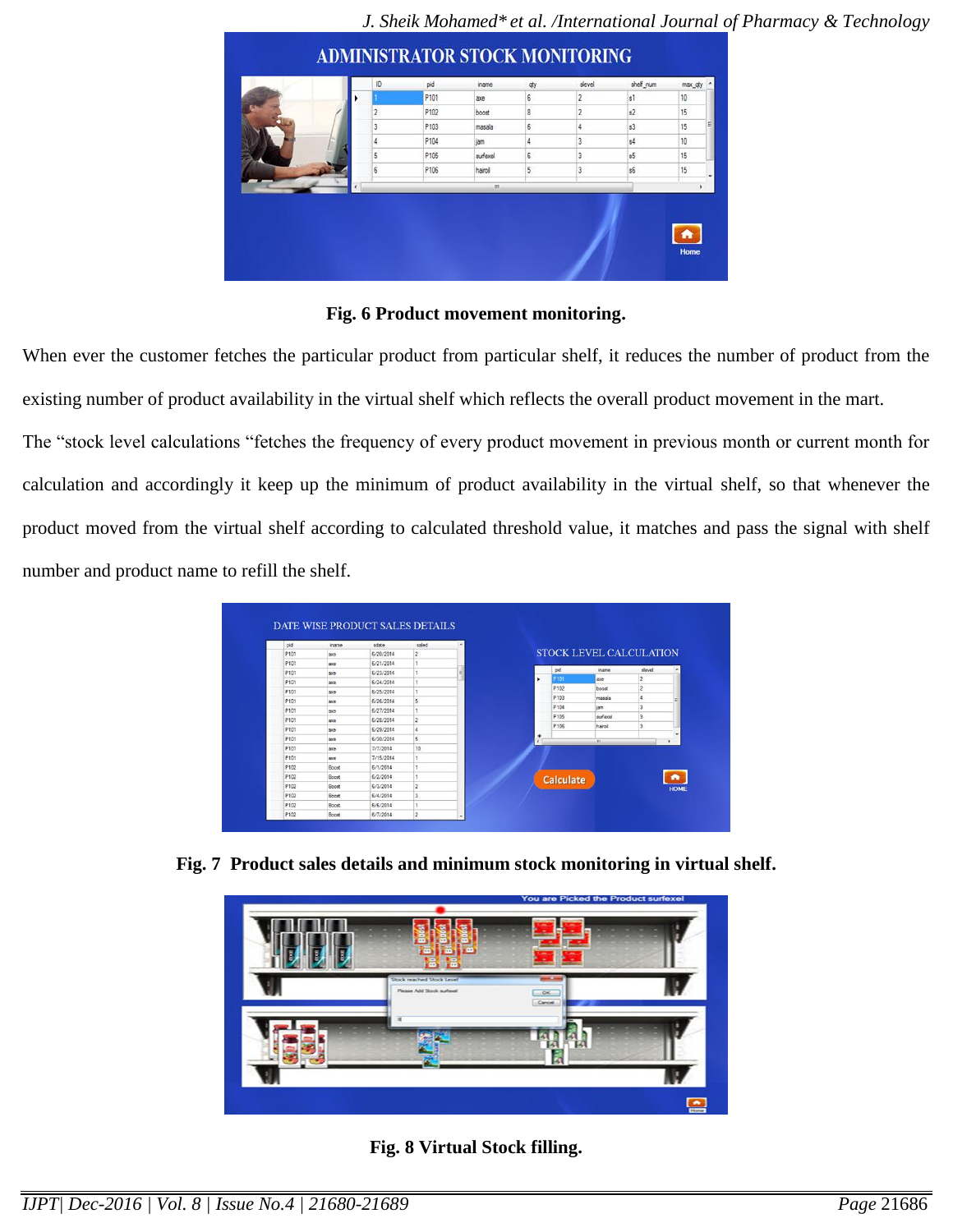*J. Sheik Mohamed\* et al. /International Journal of Pharmacy & Technology* Whenever the minimum stock level reaches in the shelf, the system will identify which product is getting emptied and it will send the sense message (signal) to the administrator to add the stock in the particular shelf. Then the administrator adds the suitable number of products in the shelf virtually. But in reality after receiving the message by administrator and in turn the administrator pass the same information to the warehouse in-charge to refill the shelf with concern product. When the product is filled virtually in the shelf, it will compare the original warehouse stock availability with the added quantity in the shelf. If the added quantity is more than the original quantity which is there on the warehouse then it will show the actual stock availability and it will add the products specified in the shelf. Otherwise it adds to the shelf quantity and update the warehouse stock details.



**Fig. 9 Stock position.**

It shows the stock position when the administrator add the stock more than the original stock. It will not allow adding the products in the shelf and at the same time it will insist the administrator to place the purchase order to increase the warehouse stock.When administrator adds less number of available products than the original stock in the warehouse, then it allow to fill that number of products on the shelf.

|                   |                  |                           |                  | ۰ |
|-------------------|------------------|---------------------------|------------------|---|
|                   |                  | STOCK INFORMATION DETAILS |                  |   |
| <b>PRODUCT ID</b> | <b>ITEM NAME</b> | SHELF QTY                 | <b>STORE QTY</b> |   |
| P101              | axe              | 5                         | 26               |   |
| P102              | boost            | 8                         | 25               |   |
| P103              | masala           | 6                         | 16               |   |
| P104              | jam              | 4                         | 28               |   |
| P105              | surfexel         | $\overline{7}$            | з                |   |
| P106              | hairoil          | 5                         | 50               |   |

 **10 Combined report about product quantity in shelf and warehouse.**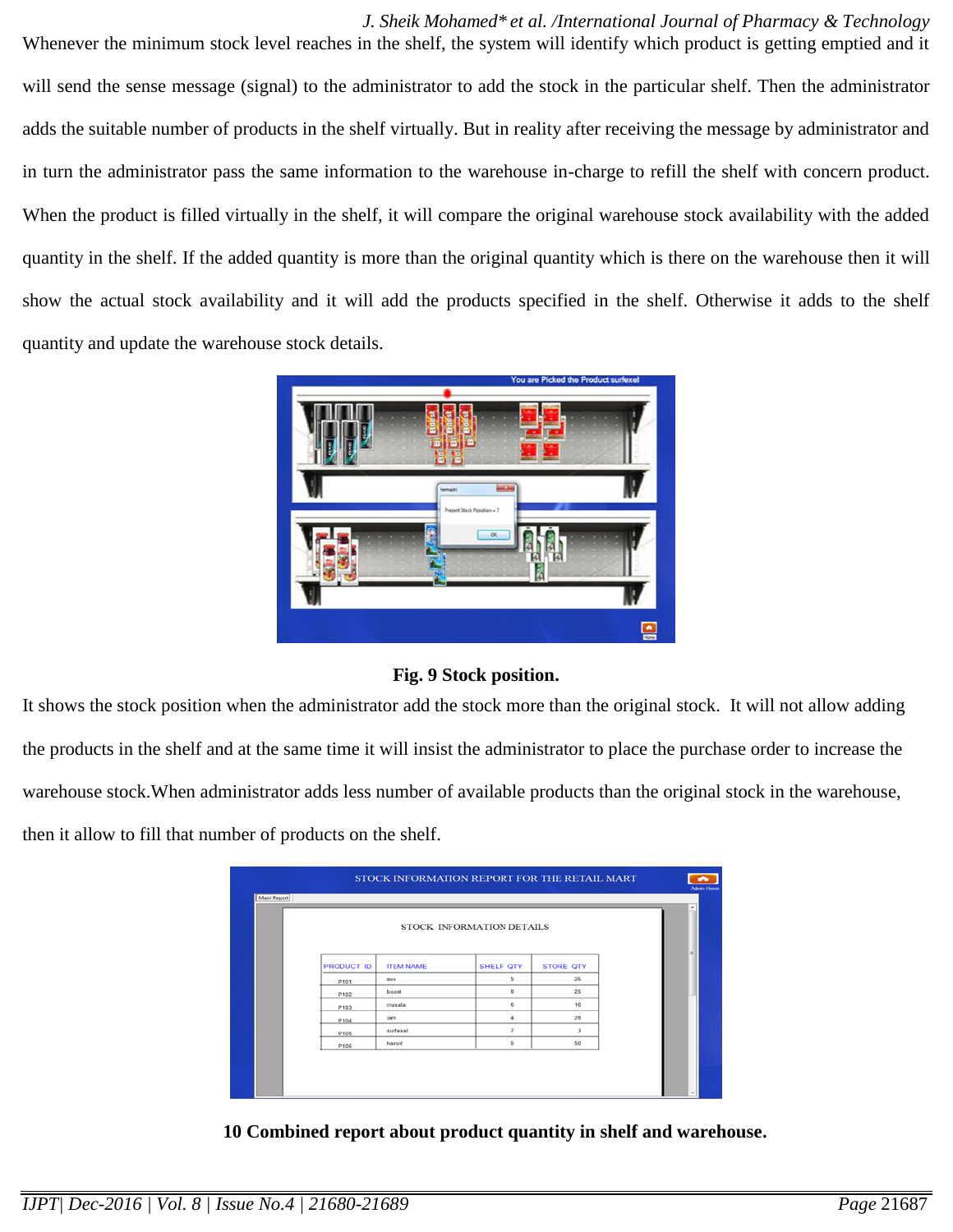*J. Sheik Mohamed\* et al. /International Journal of Pharmacy & Technology* This report shows the particular product current availability both in shelf and warehouse.

| From Date   | 6/10/2014 2                 | To Date   | 6/15/2014 日*                 | Submit           | Home |   |
|-------------|-----------------------------|-----------|------------------------------|------------------|------|---|
| Main Report | <b>BOCH X 4 3 8 8 8 8 .</b> |           |                              |                  |      |   |
|             |                             |           | STOCK FILLING DETAILS REPORT |                  |      | ٠ |
|             | PRODUCCT ID                 | ITEM NAME | QUANTITY                     | <b>FILL DATE</b> |      |   |
|             | P105                        | surfexel  | 5.                           | 06/10/2014       |      |   |
|             | P106                        | hairoil   | ×                            | 06/12/2014       |      |   |
|             | P104                        | jam       | 6                            | 06/12/2014       |      |   |
|             | P105                        | surfexel  | 11                           | 06/13/2014       |      |   |
|             | P102                        | Boost     | 6                            | 06/13/2014       |      |   |
|             | P106                        | hairoil   | ×.<br>9                      | 06/13/2014       |      |   |
|             | P104                        | jam       | $\overline{7}$               | 06/14/2014       |      |   |

**Fig. 11 Date wise report on shelf product filling.**

#### **6. Conclusion**

Now a days, the Retail Industries are still facing significant stock-out rates of 5-10%, which result in sales losses of up to 4%. In Europe, the most significant cause of out-of-stock situations is due to unsatisfactory shelf replenishment. Early detection of low stocks combined with timely replenishment by the store's personnel could significantly reduce out-ofstock situations. This system presents a pervasive product availability monitoring system for retail shelves that increases the visibility of stocks, anticipates out-of-shelf situations and informs the personnel when a particular shelf needs to be replenished. This monitoring system is based on virtual sensors that offer high scalability. This technology is very useful for identifying the product moving from the shelf and also no requirement of any RFID tag based system. This is very flexible for any retailers.

#### **7. Future Enhancement**

The frequency of product movement can be considered to analyse the future requirement in the particular season to place the order according to sales trend

#### **References**

- 1. Gruen, T.W., Corsten, D.S., Bharadwaj, S.: Retail Out-of-Stocks: A Worldwide Examination of Extent, Causes and Consumer Responses, Report, Grocery Manufacturers of America, The Food Marketing Institute and CIES – The Food Business Forum, Washington, D.C., 2002.
- 2. Tellkamp, C.: The Impact of Auto-ID technology on process performance RFID in the FMCG supply chain, Dissertation No. 3182, University of St.Gallen, Switzerland, 2005.